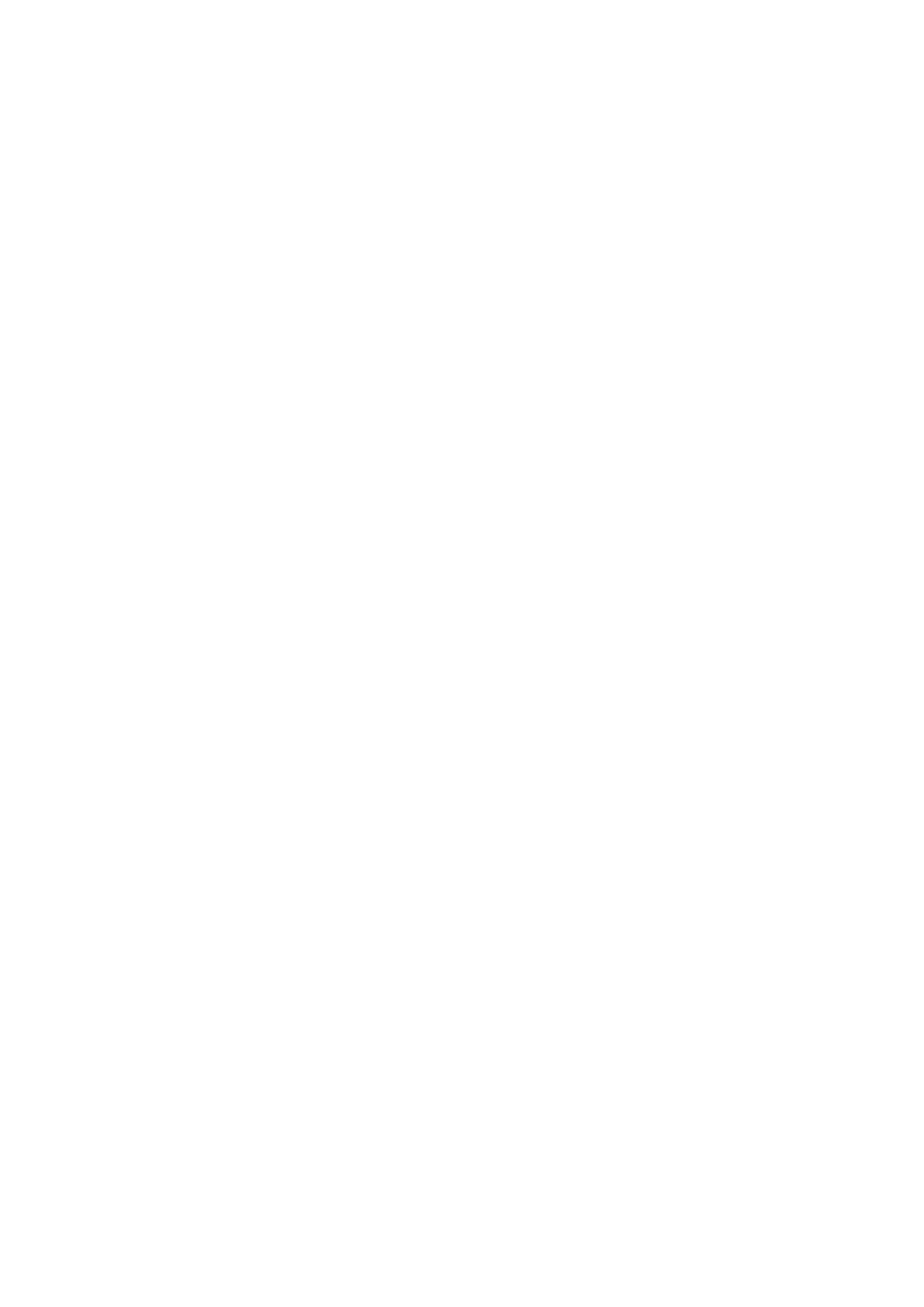## **Revised Format for the ASCOBANS Annual National Reports**

#### **General Information**

| Name of Party: United Kingdom | Period covered: 2010          |
|-------------------------------|-------------------------------|
|                               | Date of report: 31 March 2011 |

| Report submitted by:                                                      |                                                                                                            |  |
|---------------------------------------------------------------------------|------------------------------------------------------------------------------------------------------------|--|
| Name: James Gray                                                          | <b>Function: UK ASCOBANS Coordinator</b>                                                                   |  |
| Organization: Department of Environment<br>Food and Rural Affairs (Defra) | Address: Sea Fisheries and Cetacean<br>Conservation Team, Nobel House, 17 Smith<br>Square, London SW1P 3JR |  |
| Telephone / Fax: +44 207 238 4392                                         | Email: james.gray@defra.gsi.gov.uk                                                                         |  |
|                                                                           |                                                                                                            |  |

Any changes in coordinating authority or appointed member of advisory committee - N/A

List of national authorities, organizations, research centres and rescue centres active in the field of study and conservation of cetaceans, including contact details

Joint Nature Conservation Committee (JNCC). Contact: Eunice Pinn [eunice.pinn@jncc.gov.uk](mailto:eunice.pinn@jncc.gov.uk)

UK Cetacean Strandings Investigation Programme (CSIP). Contact: Rob Deaville (Institute of Zoology) [rob.deaville@ioz.ac.uk](mailto:rob.deaville@ioz.ac.uk)

Sea Mammal Research Unit (SMRU). Contact: Simon Northridge [spn1@st-andrews.ac.uk](mailto:spn1@st-andrews.ac.uk)

#### **NEW Measures / Action Towards Meeting the Objectives of the Conservation and Management Plan and the Resolutions of the Meeting of Parties**

Please feel free to add more rows to tables if the space provided is not sufficient.

## **A. HABITAT CONSERVATION AND MANAGEMENT**

**1 Direct Interaction with Fisheries**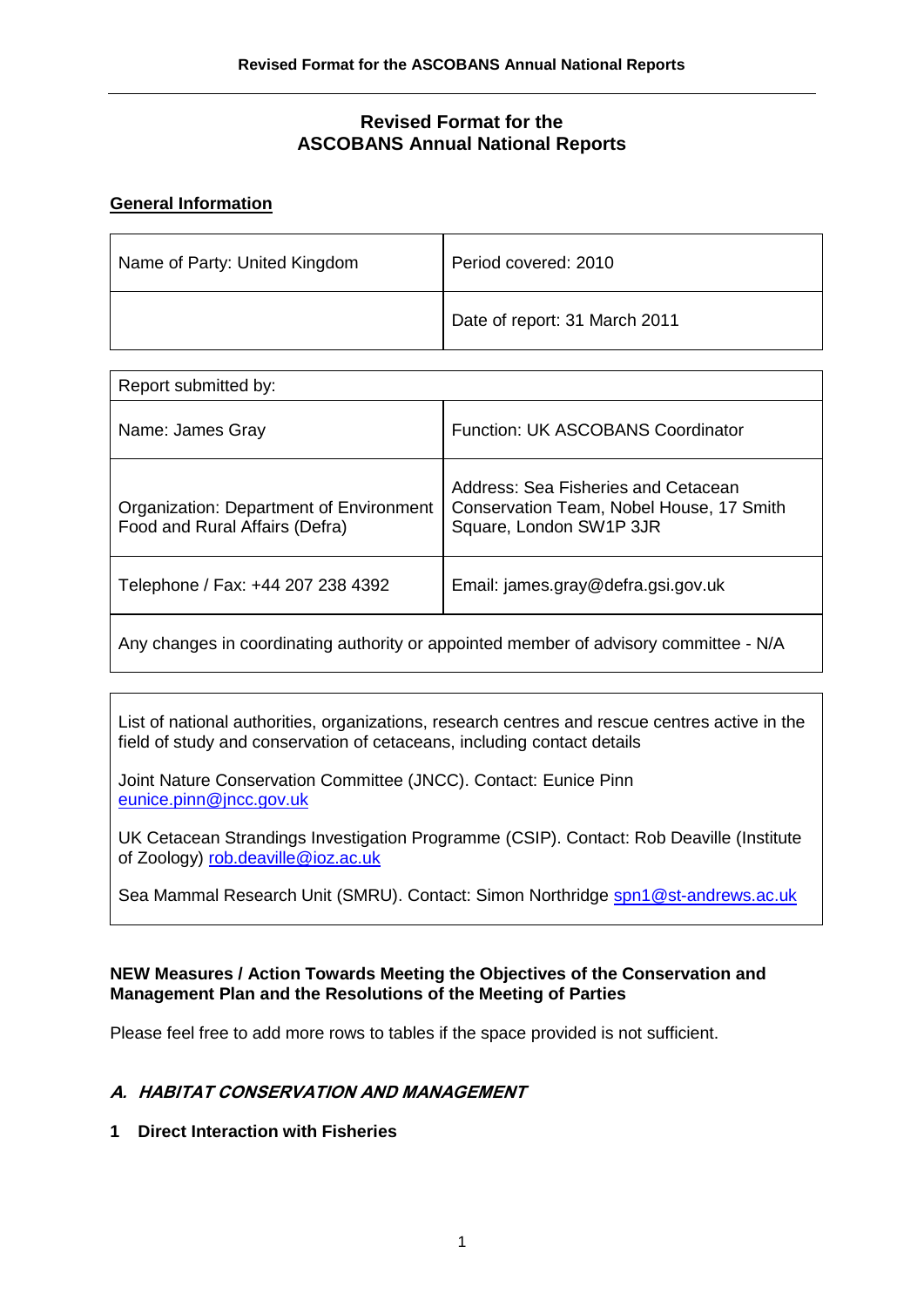Investigations of methods to reduce bycatch

The two main species affected by fishing in UK waters are the harbour porpoise and the short-beaked common dolphin. All Reports to the European Commission on activities conducted by the UK under Regulation 812/2004, and under Article 12(4) of the Habitats Directive, provide details of the monitoring work undertaken and estimates of bycatch.

A dedicated monitoring scheme is operated by the SMRU, while collaborative links with the three fishery research laboratories in the UK also allow selected observations from the Discard Sampling Programmes to be included in our assessment of cetacean bycatch. The observer scheme relies upon good collaborative links with industry. Nevertheless fisheries regulations were enacted in England and Scotland to ensure that there is also a legal obligation for skippers and owners to take observers when asked to do so.

The principle area of concern for cetacean bycatch remains the south-western waters of the Western Channel and Celtic Sea. The situation in the North Sea remains unclear as only limited monitoring has been done since the late 1990s. Monitoring is now being focused on these two areas and as sufficient data is compiled, more robust estimates of current bycatch rates will become available.

The UK is now undertaking more limited monitoring in its pelagic trawl fleets, except where cetacean bycatch is known to be a concern, or where there is insufficient information to form an assessment of likely bycatch rates. Most sampling effort is now directed at under 15m vessels using static gears in subareas VII and IV, while the over 12m vessels that are involved in ongoing trials of acoustic mitigation devices are also subject to ongoing collaborative study.

Reports can be found at:

<http://ww2.defra.gov.uk/environment/marine/protect/species/cetaceans/>

Details of our mitigation work are included below.

Implementation of methods to reduce bycatch

Work on mitigation continues to focus on the use of one specific type of acoustic deterrent device (DDD).

These devices (DDD03F) are being used in the UK component (outside 12NM) of the midwater pair trawl fishery for bass in the Western English Channel with continued success. A variant of the same device (DDD03H) is being adopted by the over 12m gill and tangle net fleet in the Western Channel and Celtic Sea. Observations on this fleet segment continue to demonstrate the effectiveness of these devices in minimising porpoise bycatch, but the effects on common dolphins is not yet clear.

We have expanded this work by purchasing further devices, which have been deployed in static net fisheries in the Southwest and the North Sea. We hope the extra information this provides will allow us to make firm conclusions on the devices effectiveness and safety by spring 2011.

Work has also been undertaken on determining how tangle net design influences porpoise and seal bycatch rates, and how such features might be adapted to minimise bycatch rates. Paired sets of nets fished in the same general area were tested and passive acoustic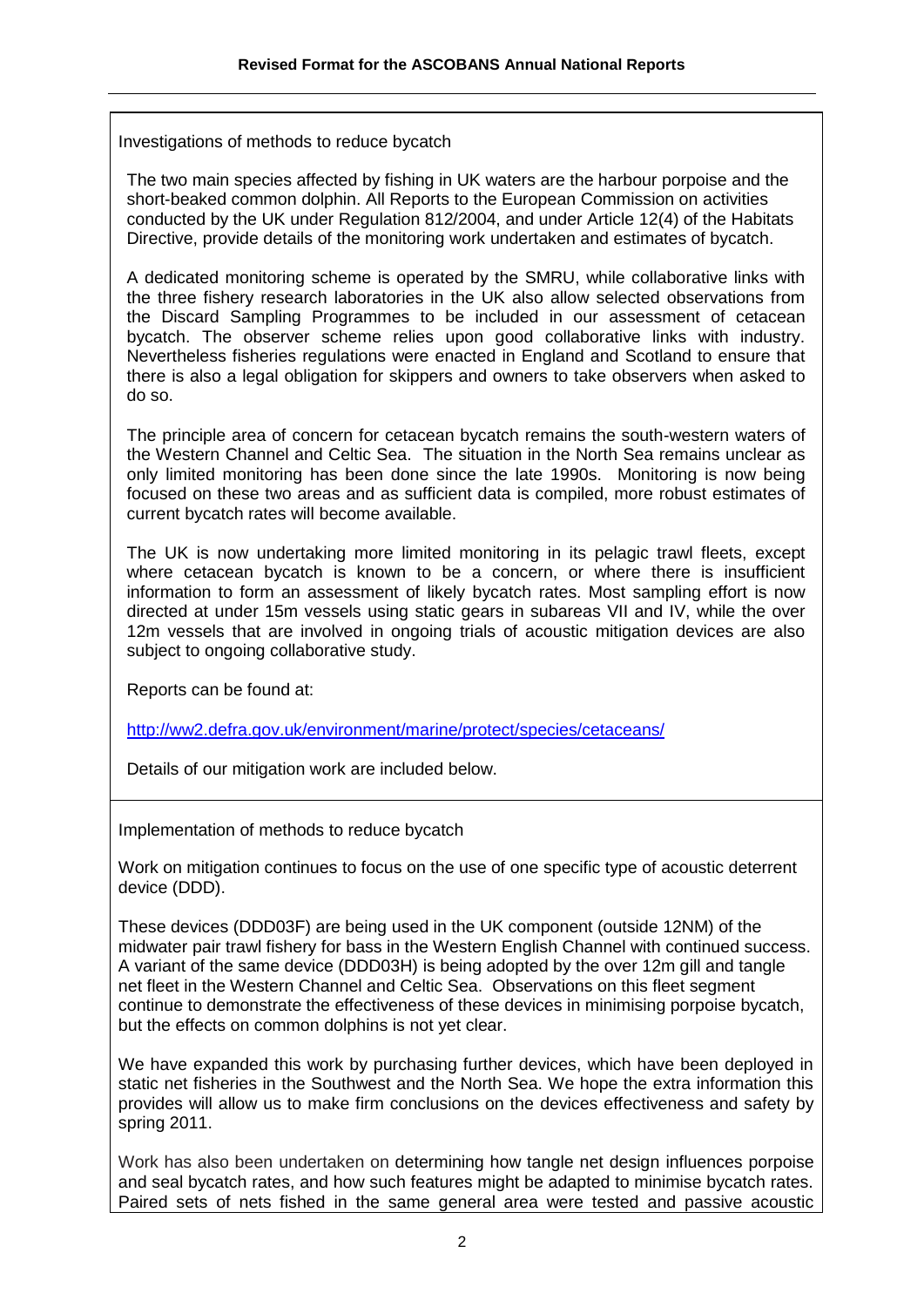monitoring used to determine how porpoises interact with nets.

The initial acoustic monitoring showed little difference in porpoise activity around three nets rigged in different ways, which does not suggest any obvious way of modifying such nets to make them less attractive or more detectable to porpoises. Additionally, the influence of net design on the probability of a bycatch event occurring is being investigated. The existing data does not provide a clear picture of the main factors involved in determining bycatch rates, but mesh size, twine diameter and net height all appear to be implicated.

Please provide any other relevant information, including bycatch information from opportunistic sources.

#### **In addition, please attach or provide link to your country's Report under EC Regulation 812/2004.**

#### **2 Reduction of Disturbance**

#### **2.1 Anthropogenic Noise**

Please reference and briefly summarise any studies undertaken

Following ASCOBANS request for Parties to introduce mitigation measures with respect to seismic surveys, the UK has presented data on 2D and 3D seismic survey activity in the UK maritime area for periods since 1997 at a number of ASCOBANS Advisory Committees and Meetings of the Parties over the past five years. The most recent update from the Department of Energy and Climate Change (DECC) is in the 'Information on Seismic Survey Activities by the United Kingdom 2010' report. This report also covers 4D surveys undertaken, and is available on request.

#### **2.2 Ship Strike Incidents**

Please list all known incidents and for each, provide the following information:

| <b>Date</b> | <b>Species</b> | <b>Type</b><br>of<br>injury | <b>Fatal</b><br>injury<br>(Yes/<br>No) | Type of<br>vessel<br>(length,<br>tonnage and<br>speed) | Location<br>(coordinates) | <b>More</b><br>information:<br>(Name / Email) |
|-------------|----------------|-----------------------------|----------------------------------------|--------------------------------------------------------|---------------------------|-----------------------------------------------|
|             |                |                             |                                        |                                                        |                           |                                               |
|             |                |                             |                                        |                                                        |                           |                                               |

#### **2.3 Major Incidents Affecting Significant Numbers\* of Cetaceans**

|  | Date   Location   Type of incident   Further Information |  |
|--|----------------------------------------------------------|--|
|  |                                                          |  |
|  |                                                          |  |

*\*Two or more animals*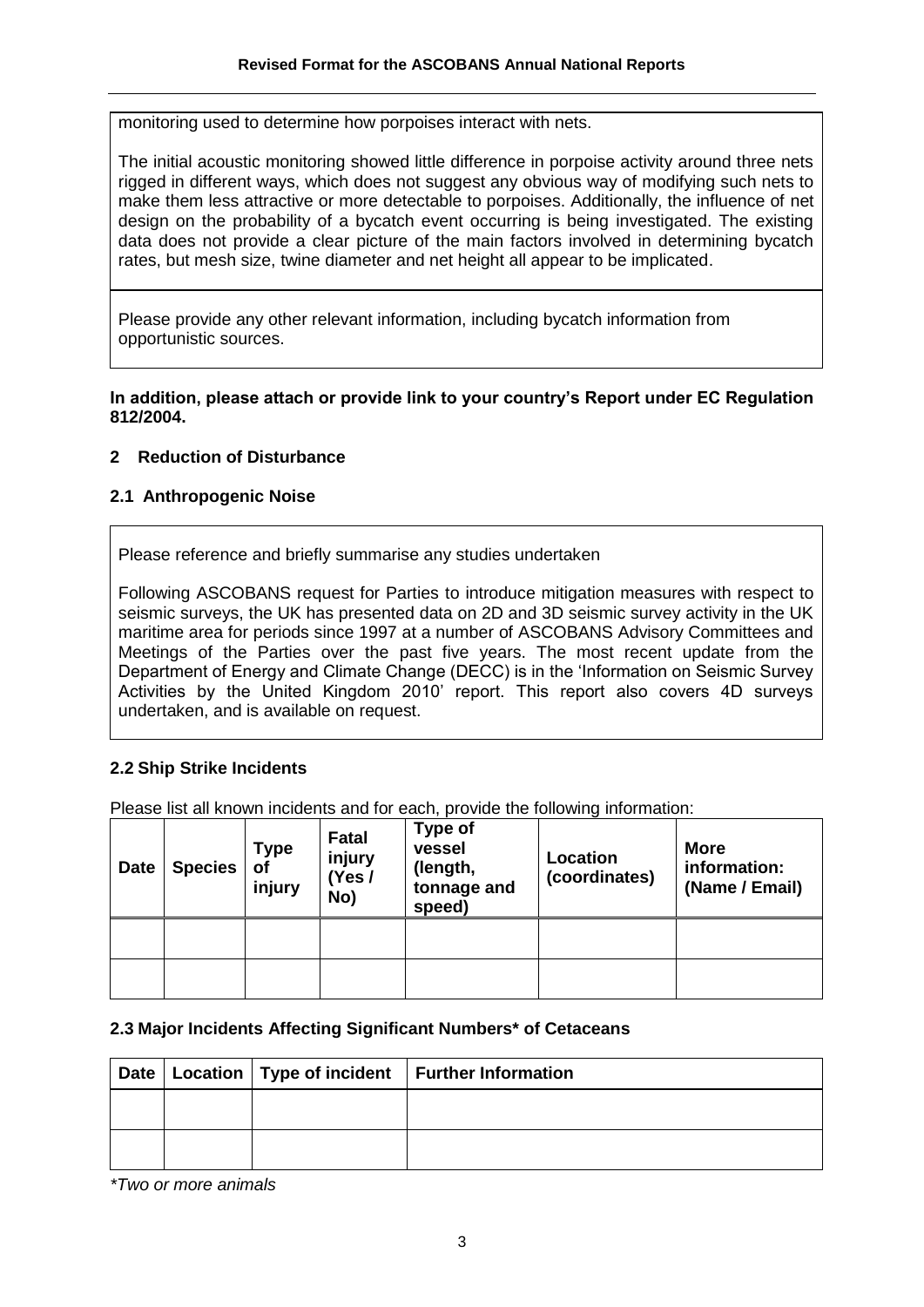#### **2.4 Pollution and Hazardous Substances**

Please report on main types of pollution and hazardous substances (including source, location and observed effects on cetaceans). Please provide information on any new measures taken to reduce pollution likely to have an impact.

During 2010, Defra funded the analysis of retrospective samples from 100 harbour porpoises (2004-2008) for chlorinated biphenyls (PCBs), organochlorine pesticides (OCs) and brominated diphenyl ethers (flame retardants, PBDEs). Analyses are ongoing at the Centre for Environment, Fisheries and Aquaculture Science (CEFAS, [http://www.cefas.co.uk/\)](http://www.cefas.co.uk/) and results are expected to be available later in 2011, progressing work towards a 20 year time series of marine contaminant analysis in UK stranded harbour porpoises.

In 2010, analyses of long-term temporal trends in blubber concentrations of PCBs (n=440; 1991-2005) (Law et al. 2010a) and PBDEs (n=415; 1992-2008) (Law et al. 2010b) in UKstranded harbour porpoises were published. A non-parametric statistical method was used and potential confounding factors (area, season, by-caught or stranded, age class, sex, blubber thickness and lipid content) were investigated and found not to confound any of the trends identified. Summed PCB concentrations in UK harbour porpoises are declining only slowly from 1991-1997 and then leveled off up to 2005 as a result of a ban on the use of PCBs which began more than two decades ago (Law et al 2010a). This decline is much slower than that observed for organochlorine pesticides (such as DDTs and dieldrin). There are also regional differences in PCBs and OC pesticide levels within UK waters (lower levels in Scotland), possibly reflecting differences in diffuse inputs and transfer between regions, e.g via the atmosphere. The reason for the slow PCB decline is not known but likely to involve continuing diffuse inputs from e.g. PCB-containing materials in storage, construction and in landfills, and to the substantial reservoir of PCBs already in the marine environment. Further efforts to limit or eliminate PCB discharges to the marine environment are still needed.

PCB exposure data has also been generated for UK-stranded bottlenose dolphins (n=15) (Jepson et al 2008) and killer whales (n=5) for the same period (1991-2005) (ICES 2010). The mean level for PCBs in UK-stranded bottlenose dolphins was almost 100,000ng/g lipid weight (Jepson et al 2008) and 225,000ng/g lipid weight for the killer whales (ICES 2010). Although these data are from stranded animals, they show that PCB exposures are similar or greater than levels in biopsied bottlenose dolphins in the SW Atlantic such as Indian River Lagoon (Florida, US), Sarasota Bay (Florida, US) and Charleston (North Carolina, US) (ICES 2010). PCB blubber levels in UK-stranded killer whales are also similar to the very highest PCB levels recorded in adult transient male killer whales blubber in British Columbia, Canada (ICES 2010). Given the concerns about high PCB levels, ASCOBANS funded IoZ to co-ordinate a project to assess PCB exposure in stranded bottlenose dolphins in European waters ( **€9750**) (Project ref: SSFA/ASCOBANS/2010/3).

For BDEs, nine congeners were: BDE28, BDE47, BDE66, BDE85, BDE99, BDE100, BDE138, BDE153 and BDE154. The maximum ΣBDE concentration observed was 15.7 mgkg-1 lipid wt in an animal which died in 1993. The median concentrations peaked around 1998, and have reduced by between 55% and 76% to 2008. The BDE congeners found in UK marine mammals arise primarily from the penta-mix PBDE product, which was banned in the EU in 2004 (Law et al 2010b).

ICES. 2010. Report of the Working Group on Marine Mammal Ecology (WGMME), 12-15 April 2010, Horta, The Azores. ICES CM 2010/ACOM:24. 212 pp.

Jepson, P.D., Bennett, P.M., Deaville, R., Allchin, C.R., Baker, J.R., Law, R.J. (2005) Relationships between polychlorinated biphenyls and health status in harbor porpoises (*Phocoena phocoena*) stranded in the United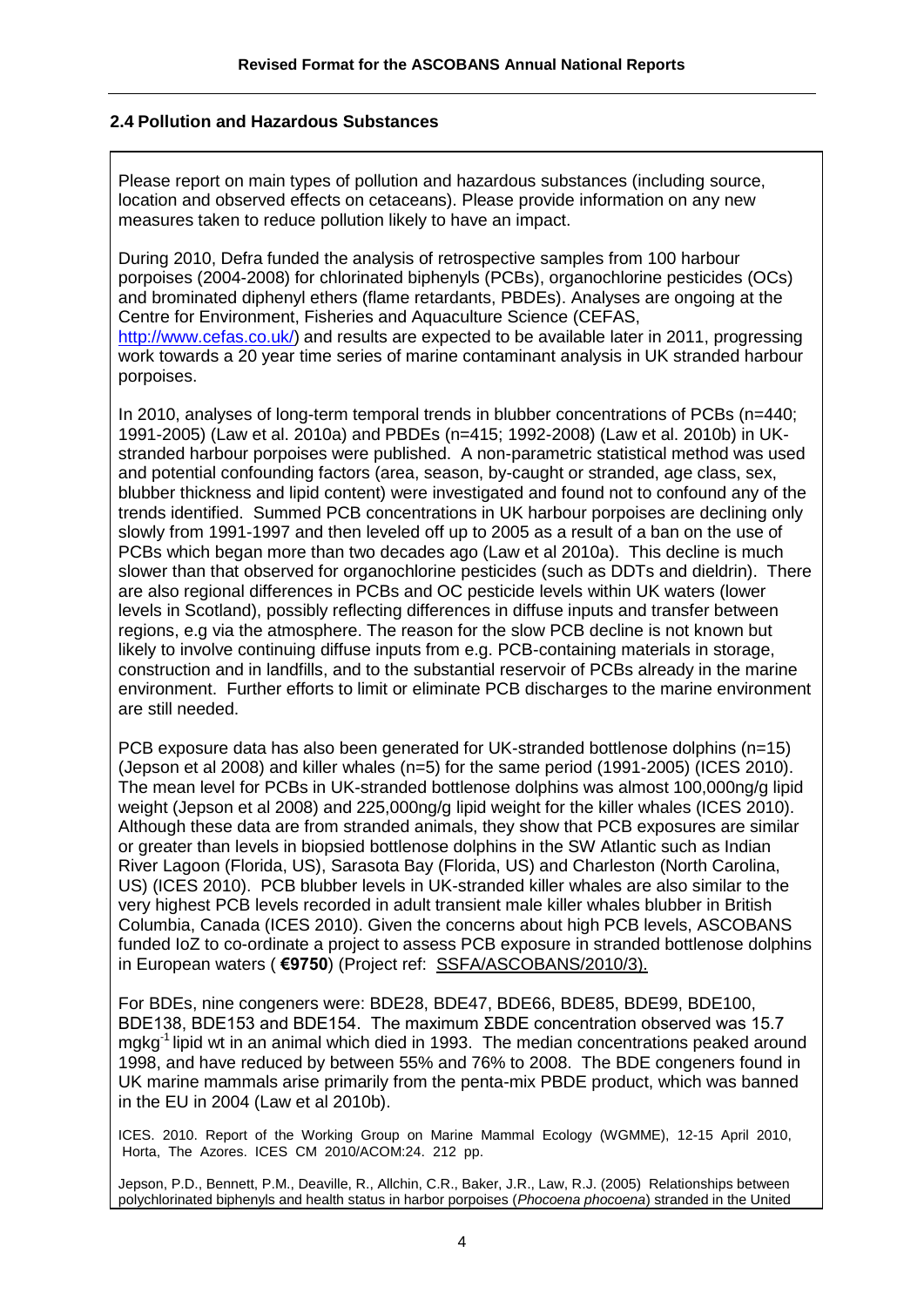Kingdom. *Environmental Toxicology and Chemistry* 24, 238-248.

Jepson, P.D., Tregenza, N. and Simmonds, M.P. (2008) Disappearing bottlenose dolphins (*Tursiops truncatus*) – is there a link to chemical pollution? (Scientific Committee of the *International Whaling Commission* 2008)

Law, R.J., Bersuder, P., Barry, J., Deaville, R., Reid, R.J., Jepson, P.D. (2010a) Chlorobiphenyls in the blubber of harbour porpoises (*Phocoena phocoena*) from the UK: levels and trends 1991-2005. *Marine Pollution Bulletin* 60, 470-473.

Law, R.J., Jon Barry, Philippe Bersuder, Jon Barber, Rob Deaville, Robert J. Reid and **Paul D. Jepson** (2010) Levels and trends of BDEs in blubber of harbor porpoises (*Phocoena phocoena*) from the UK, 1992 – 2008 *Environmental Science & Technology* **44***,* 4447–4451.

#### **2.5 Other Forms of Disturbance**

Please provide any other relevant information, e.g. relating to recreational activities affecting cetaceans.

The Ceredigion County Council study of cetacean site use and boat traffic along the Marine Heritage Coast and Cardigan Bay SAC is in its  $18<sup>th</sup>$  year with over 8000 hours of volunteer effort.

#### **3 Marine Protected Areas for Small Cetaceans**

Please provide any relevant information on measures taken to identify, implement and manage protected areas for cetaceans, including MPAs designated under the Habitats Directive and MPAs planned or established within the framework of OSPAR or HELCOM.

The Wyville Thompson Ridge cSAC, identified for its habitat features, lists bottlenose dolphins as a feature of the site was submitted to the European Commission for consideration in October 2010. Three offshore sites which were identified for their habitat features, but also list harbour porpoises as a feature were also submitted. These are North West Rockhall Bank cSAC, Haisborough, Hammond and Winterton cSAC and Inner Dowsing, Race Bank and North Ridge cSAC. Following submission, these sites are now being managed as if they were designated SACs.

Please indicate where GIS data of the boundaries (and zoning, if applicable) can be obtained (contact email / website).

<http://www.jncc.gov.uk/protectedsites/sacselection/sac.asp?EUCode=UK0030355>

<http://www.jncc.gov.uk/protectedsites/sacselection/sac.asp?EUCode=UK0030363>

<http://www.jncc.gov.uk/protectedsites/sacselection/sac.asp?EUCode=UK0030370>

<http://www.jncc.gov.uk/protectedsites/sacselection/sac.asp?EUCode=UK0030369>

## **B. SURVEYS AND RESEARCH**

**4.1 Overview of Research on Abundance, Distribution and Population Structure**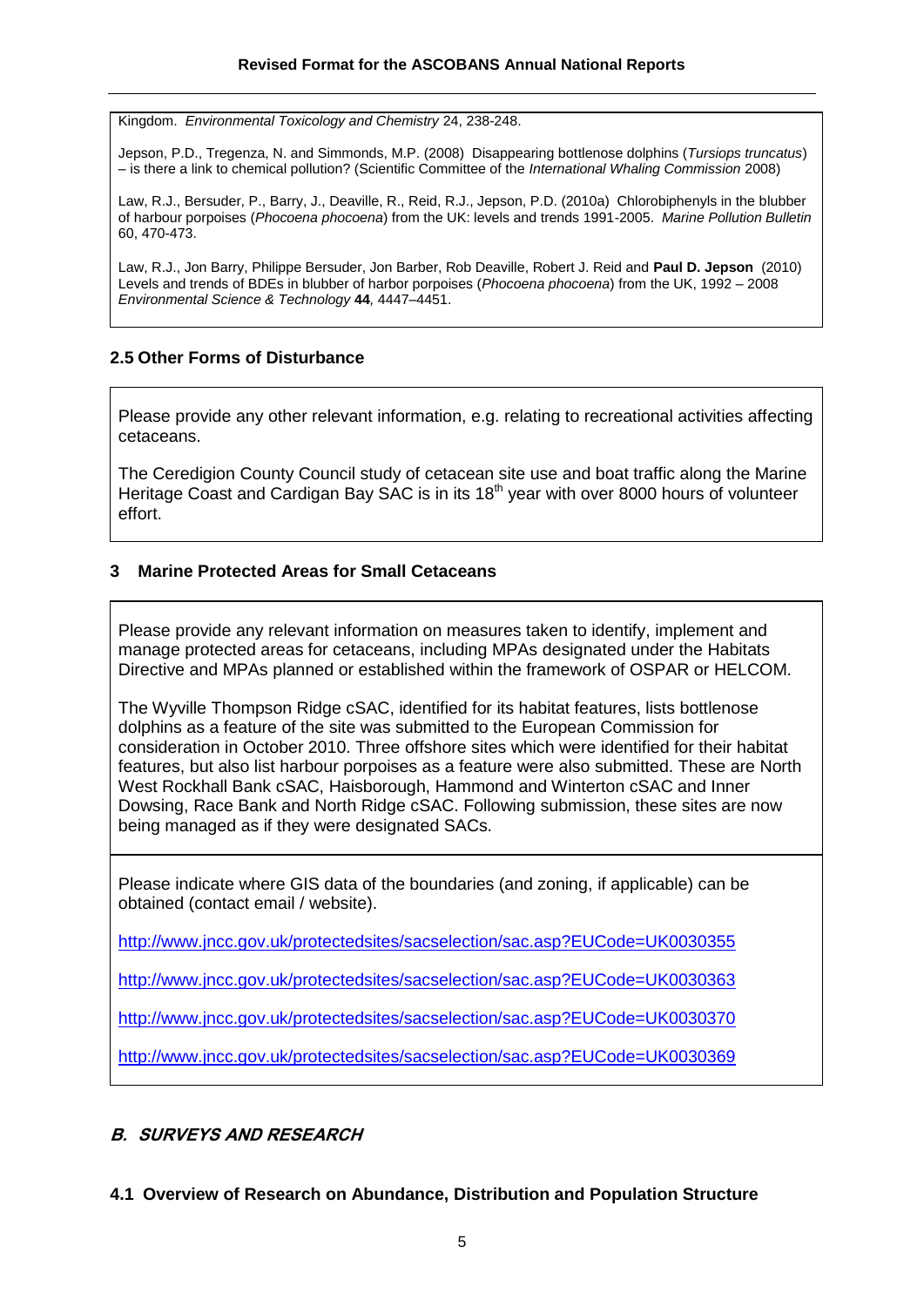Please provide a brief summary of (and reference to) any national work.

The Sea Mammal Research Unit has used spatial modelling to estimate abundance and explore species-habitat relationships of cetaceans in European Atlantic waters. The analysis combined data from SCANS-II (surveyed in 2005), CODA (surveyed in 2007) and the Faroes block of TNASS (surveyed in 2007). Species for which abundance could be estimated were: harbour porpoise, white-beaked dolphin, white-sided olphin(*Lagenorhynchusacutus*), bottlenose dolphin (*Tursiops truncatus*), short-beaked common dolphin, striped dolphin(*Stenellacoeruleoalba*), long-finned pilot whale, minke whale, fin whale, sperm whale, and all beaked whale species combined. Results of these analyses will become available in the coming year.

Countryside Council for Wales (CCW) Monitoring report No. 68. CCW has contracted Sea Watch Foundation to collate and analyse all available cetacean distribution and abundance data, provided by various NGOs, developers and CCW. This has resulted in a high resolution dataset for Wales based on a GIS platform and will underpin CCW's advice on protected areas and oil, gas and renewable energy exploration.

A Bottlenose Dolphin PhotoID study continues in collaboration with CCW, Sea Watch Foundation and Marine Awareness North Wales. We now know a significant proportion of the Cardigan Bay SAC population use these waters during autumn and winter their use of the area extends to the Dee Estuary and Isle of Man.

In Jersey the marine biology section of the Societe Jersiaise are now responsible for receiving and collating information from the public concerning cetacean sightings. This data is available online. Sighting data is also recorded by the States of Jersey Fisheries Protection Vessel and a summary is published in the section's Annual Report.

## **4.2 New Technological Developments**

Please provide a brief summary of any relevant information

# **4.3 Other Relevant Research**

Please provide a brief summary of any relevant information

## **Charting progress 2**

In 2010, *Charting Progress 2* is a comprehensive report on the state of the UK seas was published by the UK Marine Monitoring and Assessment community, which has over 40 member organisations. The report is based on a robust, peer-reviewed evidence base and describes progress made since the publication of *Charting Progress* in 2005. It provides key findings from UK marine research and monitoring for use by policy makers and others, and will form the basis of the UK's first report for the Marine Strategy Framework Directive. The report includes a summary cetacean section. During 2011, the feeder chapter for this summary section will be published.

Charting progress 2 is available from<http://chartingprogress.defra.gov.uk/>

# **Joint Cetacean Protocol (JCP)**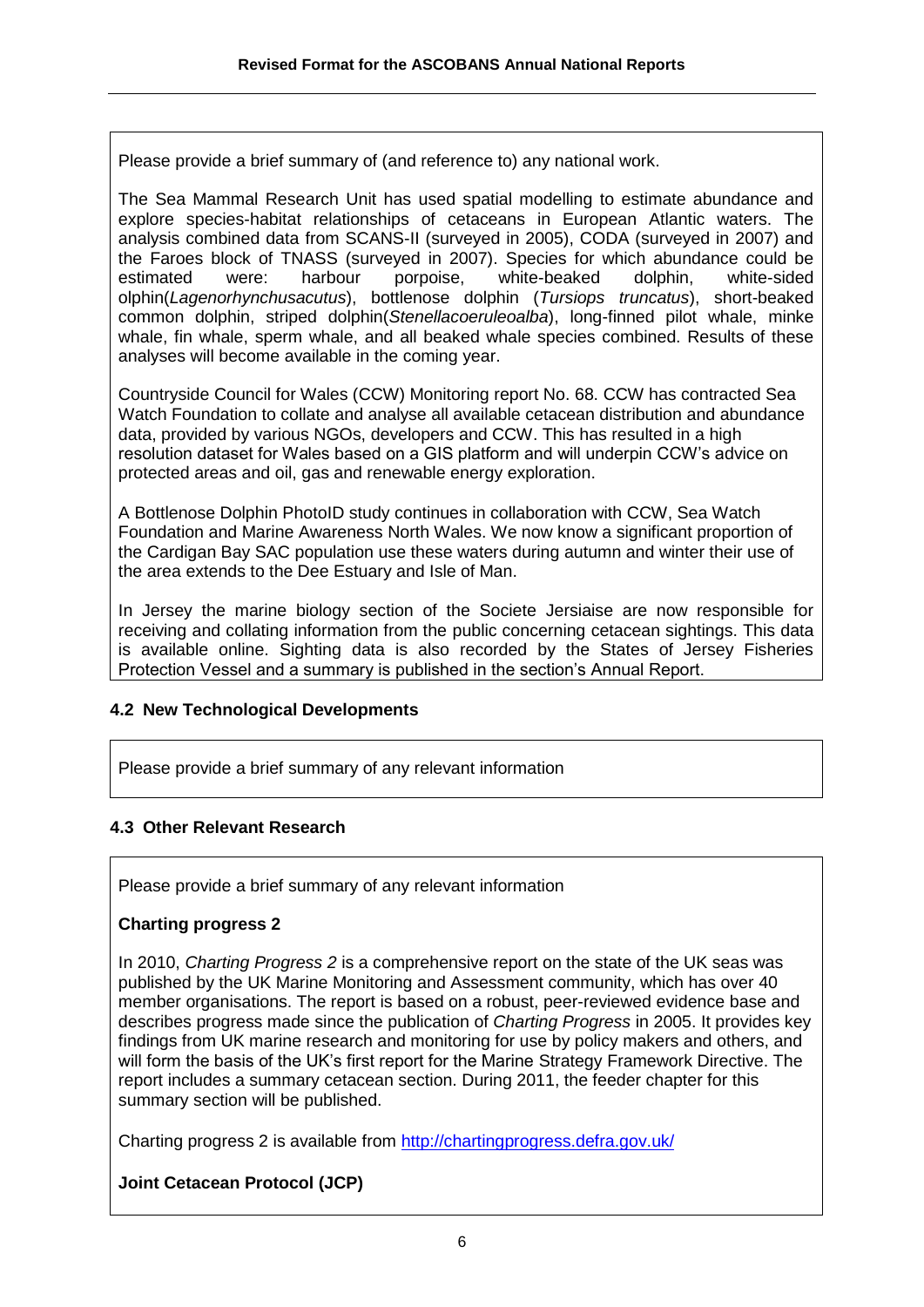The JCP was first introduced at the 2007 AC meeting. This is a web based portal for the collection and collation of effort-related sightings data. In 2010, the Phase I analysis was completed, which focused on a subset of Irish Sea data. Density surface models were fitted to combined data sets, by generalising available line transect sightings data to data that did not include distances to obtain estimates of density. Density surfaces varying in time could be successfully predicted for harbour porpoise, minke whale, bottlenose dolphin, common dolphin and Risso's dolphin. A power analysis showed that, for harbor porpoises, bottlenose dolphin and common dolphin, quite small declines in modelled population density (0.3-2.2% per year) over a 6-year reporting period could be detected with power of 0.8, for the latter part of the survey. For other species and earlier time periods, only very large changes in modelled population density would be detectable. The report is available from: <http://www.creem.st-and.ac.uk/len/papers/PaxtonJNCC2010.pdf>

Funding has recently been secured to undertaken a full analysis of the distribution and relative abundance estimates (including 95% confidence intervals, trends and the power to detect those trends) for all cetaceans in European Atlantic waters. The results are expected to provide a substantial contribution to the reporting requirements of the Habitats Directive and, potentially, MSFD.

The European Commission are currently developing the guidance for Article 17 reporting under the Habitats Directive (FCS) required in 2013. Following feedback from various Member States and ICES (2009) on the 2007 reporting round for cetaceans, there will be a much greater emphasis on the need for transboundary reports for relevant species. It is likely that the outputs of the JCP will provide the necessary distribution and abundance information for the compilation of transboundary reports.

# **C. USE OF BY-CATCHES AND STRANDINGS**

## **5 Post-Mortem Research Schemes**

| Contact<br>details of<br>research<br>institutions /<br>focal point      | UK Cetacean Strandings Investigation Programme (CSIP). Contact point- Rob<br>Deaville, Institute of Zoology, Regents Park, London, NW1 4RY, ENGLAND.<br>rob.deaville@ioz.ac.uk                                                                                                                                                                                                                                                                                                                                                |
|-------------------------------------------------------------------------|-------------------------------------------------------------------------------------------------------------------------------------------------------------------------------------------------------------------------------------------------------------------------------------------------------------------------------------------------------------------------------------------------------------------------------------------------------------------------------------------------------------------------------|
| Methodology<br>used<br>(reference,<br>e.g.<br>publication,<br>protocol) | Methodology in Jepson et al (2005) followed<br>(Jepson, P.D. (editor) (2005) Cetacean Strandings Investigation and Co-<br>ordination in the UK 2000-2004. Final report to the Department for Environment,<br>Food and Rural Affairs. Pp 1-79.<br>http://randd.defra.gov.uk/Document.aspx?Document=WP01011_8244_FRP.pdf)                                                                                                                                                                                                       |
| Collection of<br>samples<br>(type,<br>preservation<br>method)           | A range of samples are routinely collected according to the method of Jepson et<br>al (2005). A variety of tissues are routinely sampled for any bacteriological,<br>virological and/or histopathological investigations when deemed appropriate.<br>Any non-routine samples are also collected as necessary. A number of<br>preservation methods are employed;<br>• stored frozen at -20 $^{\circ}$ C or -80 $^{\circ}$ C;<br>stored in 70% ethanol (parasites);<br>$\bullet$<br>or in 10% buffered formalin (fixed samples) |
| Database<br>(Number of<br>data sets by                                  | The CSIP holds data on over 10000 cetaceans which were reported stranded<br>around the UK between 1990 and 2010. In addition, detailed pathological data<br>is also held on nearly 2900 UK stranded cetaceans which were necropsied by                                                                                                                                                                                                                                                                                        |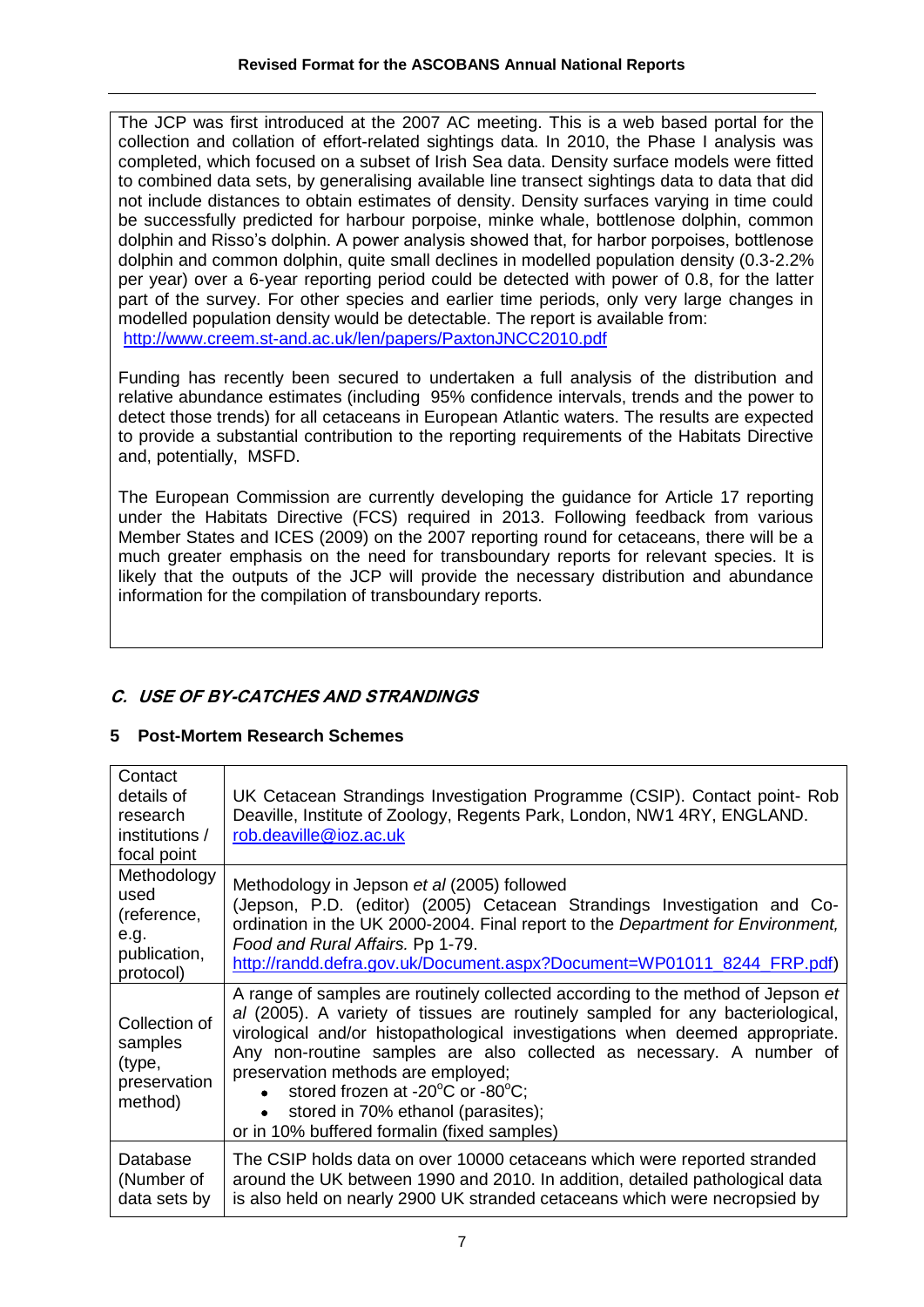| species,<br>years<br>covered,<br>software<br>used, online<br>access)                                                                        | the CSIP during the same period. Data collected on strandings and during<br>necropsies are routinely recorded in a web-accessed relational database<br>(http://data.ukstrandings.org). A proportion of data held on this system is also<br>made available to the public via a Defra funded portal, the NBN gateway<br>(http://www.nbn.org.uk/).                                                                                                                                                                                                                                                                                                                                                                                                                                                                                                                                                                                                                                                                                                                                                                                                                                                                                                                                                                                                                                                                                                           |
|---------------------------------------------------------------------------------------------------------------------------------------------|-----------------------------------------------------------------------------------------------------------------------------------------------------------------------------------------------------------------------------------------------------------------------------------------------------------------------------------------------------------------------------------------------------------------------------------------------------------------------------------------------------------------------------------------------------------------------------------------------------------------------------------------------------------------------------------------------------------------------------------------------------------------------------------------------------------------------------------------------------------------------------------------------------------------------------------------------------------------------------------------------------------------------------------------------------------------------------------------------------------------------------------------------------------------------------------------------------------------------------------------------------------------------------------------------------------------------------------------------------------------------------------------------------------------------------------------------------------|
| Additional<br>Information<br>(e.g. website<br>addresses,<br>intellectual<br>property<br>rights,<br>possibility of<br>a central<br>database) | Further information on the CSIP is available at <b>www.ukstrandings.org</b> .<br>Intellectual property rights to the data directly generated as a result of CSIP<br>research belong to Defra.<br>At the ASCOBANS AC meeting in Bonn in 2010, the ASCOBANS Secretariat<br>agreed to fund loZ to co-ordinate a feasibility study into the creation of a<br>centralised point of access for selected data collected by stranding networks<br>within the ASCOBANS region ( €8500) (Project ref:<br>SSFA/ASCOBANS/2010/2). If successful, it is hoped that this will be the first<br>step towards the creation of a central database on strandings and necropsies,<br>encompassing ASCOBANS Parties and Range states.<br>A workshop part organized by Defra funded CSIP staff was held at the<br>European Cetacean Society Conference in Cadiz on 19 <sup>th</sup> March 2010 to discuss<br>the ASCOBANS database proposal. Fifty three attendees from 11 different<br>countries came to the workshop, presentations were delivered by<br>representatives of stranding/necropsy networks in nine different countries.<br>Outline fields for a putative database were agreed and three working groups<br>were suggested to take forward further discussion on strandings data, necropsy<br>data (causes of death) along with technical/database development. The loZ<br>authored report to the ASCOBANS Secretariat is due to be submitted in<br>November 2011. |

# **5.1 Number of Necropsies Carried out in Reporting Period:**

| <b>Species</b>              | Recorded cause of death                  |
|-----------------------------|------------------------------------------|
|                             | Bycatch $(n=13)$                         |
| Harbour porpoise            | Starvation (n=10)                        |
| (Phocoena phocoena, n=68)   | Bottlenose Dolphin Attack (n=7)          |
|                             | Pneumonia, Parasitic (n=7)               |
|                             | Starvation (neonate) (n=5)               |
|                             | Pneumonia, Parasitic and Bacterial (n=4) |
|                             | Generalised Bacterial Infection (n=4)    |
|                             | Gastritis and/or Enteritis (n=3)         |
|                             | Dystocia & Stillborn (n=3)               |
|                             | Others $(n=3)$                           |
|                             | Physical Trauma (n=2)                    |
|                             | Live Stranding $(n=2)$                   |
|                             | Pneumonia, Bacterial (n=1)               |
|                             | Pneumonia, Parasitic and Mycotic (n=1)   |
|                             | (Meningo)encephalitis (n=1)              |
|                             | Not Established (n=2)                    |
| Short-beaked common dolphin | Bycatch $(n=3)$                          |
| (Delphinus delphis, n=9)    | (Meningo)encephalitis (n=2)              |
|                             | Gastritis and/or Enteritis (n=2)         |
|                             | Live Stranding $(n=1)$                   |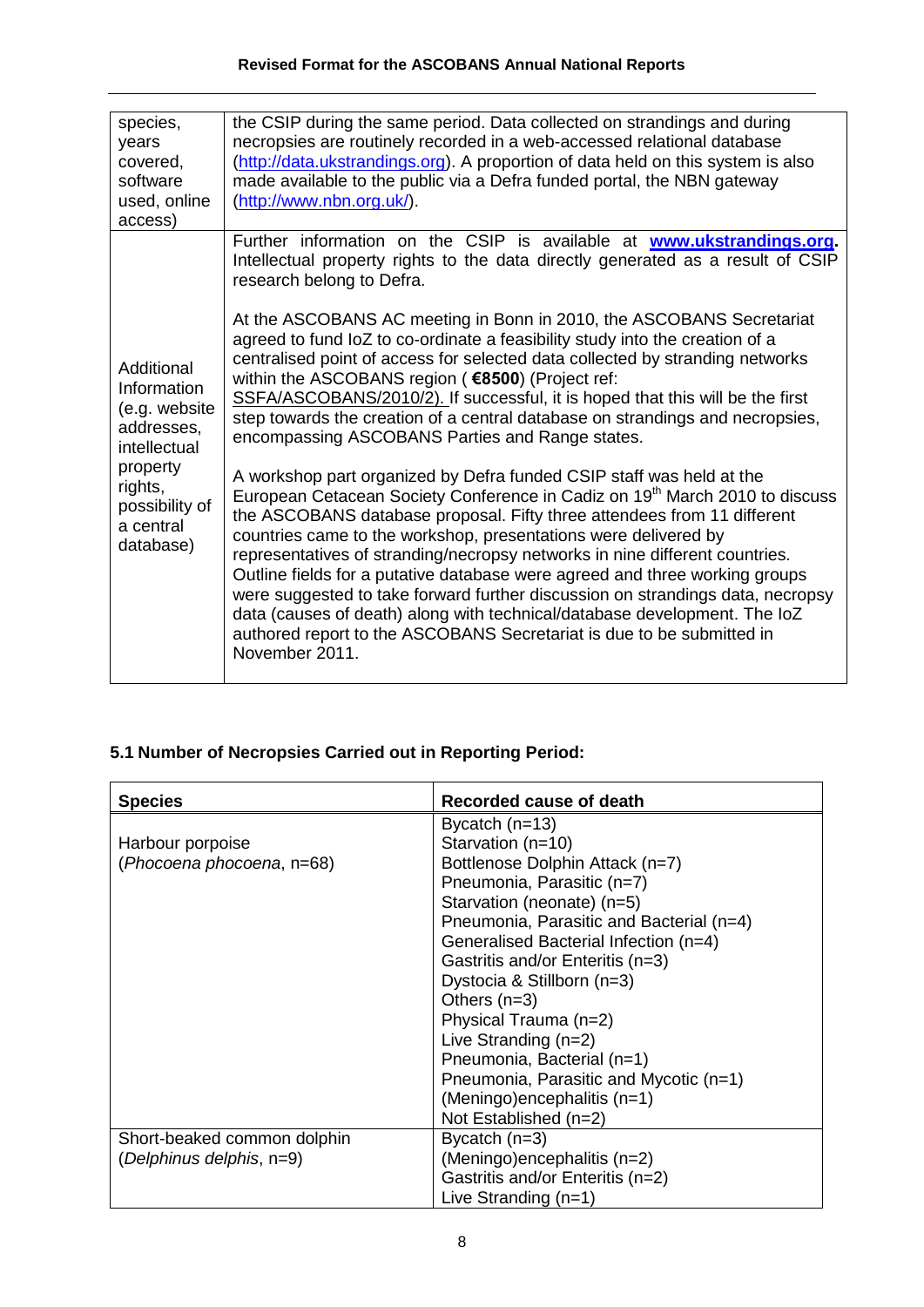|                                                              | Others $(n=1)$                                                                                         |
|--------------------------------------------------------------|--------------------------------------------------------------------------------------------------------|
| Minke whale<br>(Balaenoptera acutorostrata, n=5)             | Live Stranding $(n=3)$<br>Entanglement (n=1)<br>Starvation (n=1)                                       |
| Risso's Dolphin<br>(Grampus griseus, n=5)                    | Live Stranding $(n=2)$<br>Bycatch $(n=1)$<br>Dystocia & Stillborn (n=1)<br>Starvation (neonate) (n=1)  |
| White beaked dolphin<br>(Lagenorhynchus albirostris, n=4)    | Bycatch $(n=1)$<br>Live Stranding $(n=1)$<br>(Meningo)encephalitis (n=1)<br>Starvation (neonate) (n=1) |
| Bottlenose dolphin<br>(Tursiops truncatus, n=3)              | Others $(n=1)$<br>Not Established (n=2)                                                                |
| Striped dolphin<br>(Stenella coeruleoalba, n=3)              | Live Stranding $(n=1)$<br>Starvation (n=1)<br>Pneumonia, Bacterial (n=1)                               |
| Atlantic white-sided dolphin<br>(Lagenorhynchus acutus, n=2) | Live Stranding $(n=1)$<br>(Meningo)encephalitis (n=1)                                                  |
| Sperm whale<br>(Physeter catodon, n=1)                       | Starvation (n=1)                                                                                       |
| Long-finned pilot whale<br>(Globicephala melas, n=1)         | Live Stranding $(n=1)$                                                                                 |
| Sowerby's beaked whale<br>(Mesoplodon bidens, $n=1$ )        | Live Stranding $(n=1)$                                                                                 |

Please provide any other relevant information on post-mortem / stranding schemes.

CSIP Annual Report to Defra for the period 1st January-31st December 2009

(published in 2010,

[http://randd.defra.gov.uk/Document.aspx?Document=WC0601\\_9167\\_ANN.pdf\)](http://randd.defra.gov.uk/Document.aspx?Document=WC0601_9167_ANN.pdf)

# **D. LEGISLATION**

## **6.1 Relevant New Legislation, Regulations and Guidelines**

Please provide any relevant information.

As of 1<sup>st</sup> April 2010, the Marine Management Organisation (MMO) became responsible for certain marine nature conservation enforcement and management in the UK. This includes the issuing of Marine Mammal Mitigation Protocols (MMMPS), put in place to prevent harm to marine mammals. Compliance inspections take place to ensure required projects adhere to their MMMPS.

The MMO also has responsibility for implementing and enforcing bylaws (under section 129 of the Marine and Coastal Access Act 2009) and other management measures in current and new Marine Protected Areas when considered necessary, including those that will include small cetaceans as a designated feature.